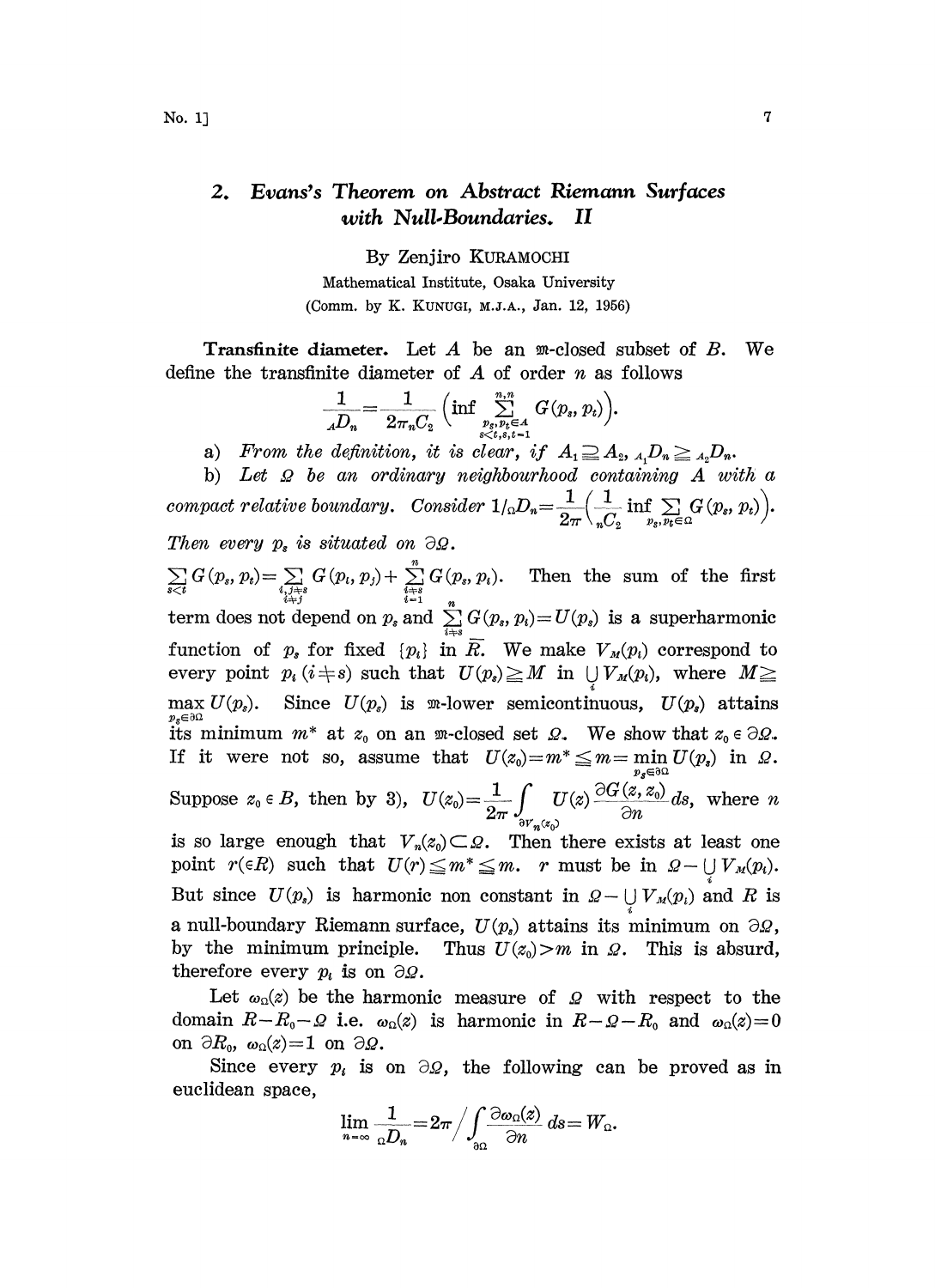## 8' .Z. KURAMOCHI [Vol. 32,

Let  $\mathcal{Q}_k (k=1, 2, 3, \cdots)$  be a decreasing sequence such that  $\bigcap \mathcal{Q}_k = B \supset A$ . Since R has a null-boundary,  $\lim_{k \to \infty} W_{\Omega_k} = \infty$  and since  $A \subset \Omega_k$  for every  $k$ , we have

$$
\infty = 1_{/A}D = \lim_n \frac{1}{2\pi} \min \left( \sum G(p_s, p_t) / {}_{n}C_2 \right).
$$

Suppose *n* points  $p_1, p_2, \dots, p_n$  on *A*, we can choose an  $(n+1)$ st point p on A so that

$$
V(p){=}{{\left(\sum\limits_{i=1}^{n} G\left(p, p_{_{i}}\right)\right)}}\Big/{2\pi n}\qquad \textrm{is minimum,}
$$

because the above function is  $m$ -lower semicontinuous on A. Let  $_{A}V_{n}$  be the least upper bound of the minimum above defined as p,  $p_1,\dots,p_n$  vary on A. Then there exists a system  $p_1^*,p_2^*,\dots,p_n^*$ such that

$$
V(p, p_1^*, p_2^*, \cdots, p_n^*) \geq {}_{A}V_n - \frac{1}{n}
$$
 on A.

We denote by  $V(p)$  the potential

$$
V(p)\!=\!\frac{1}{2\pi n}\Bigl(\sum_{i=1}^n G(p,\,p_i^*)\Bigr).
$$

This is the potential of a certain distribution of equal point mass on A of total mass unity and it is clear that  $V(p) \geq {}_{A}V_{n} - \frac{1}{2\pi n}$  for<br>all points on A admitting  $\infty$  as a possible value of either member.<br>Furthermore, since  $V(p)$  is lower semicontinuous, we can find a<br>neighbour all points on A admitting  $\infty$  as a possible value of either member. Furthermore, since  $V(p)$  is lower semicontinuous, we can find a neighbourhood  $v_n(q)$  for any point q of A such that  $V(z) \geq V(q) - \delta$ in  $V_n(q)$ , for any given number  $\delta$ , whence  $\lim_{z_i \to q \in A} V(z_i) \geq {}_{A}V_n - \frac{1}{2\pi n}$ for every sequence  $\{z_i\}$  tending to A in m-sense.

Since 
$$
G(p_i, p_j) = G(p_j, p_i)
$$
.

$$
{n+1 \choose 2}/_AD_{n+1} = \frac{1}{2\pi} \min_{p_i \in A} \Big(\sum_{i \le k}^{1,2,\cdots,n+1} G(p_i,p_k) = \frac{1}{2} \frac{1}{2\pi} \sum_{k=1}^{n+1} \sum_{j=1 \atop k \ne j}^{n+1} G(p_i,p_k)\Big).
$$

Hence  $_{A}V_{n} \geq 1_{A}D_{n+1}$ , therefore  $V(M) \geq 1_{A}D_{n+1}$  $2\pi n$ 

**Theorem 2.** Let  $A$  be an  $m$ -closed subset of  $B$  of a null-boundary Riemann surface with a compact relative boundary  $\partial R_{0}$ . Then there exists a potential  $U(z)$  such that 1)  $U(z)$  is harmonic in  $R-R_0$ . 2)  $U(z)=0$ on  $\partial R_0$ ,  $\beta$ )  $\int_{\partial \Omega} \frac{\partial U(z)}{\partial n} ds = 2\pi$ ,  $4$ )  $\lim_{z \to A} U(z) = \infty$ .  $\partial R_{\rho}$ 

Proof. Let  $N(\geq 3)$  be an integer. Then since  $\lim 1/\Lambda D_{n+1}=\infty$ , there exist, for any positive integer  $m, n_0(N, m)$  number of points  $p_1, p_2, \cdots, p_{n_0}$  such that

$$
\lim_{\overline{z \to A}} V^m(z) = \lim_{\overline{z \to A}} \frac{1}{2\pi} \left( \sum_i^{n_0} G(z, p_i) \right) \geq N^m.
$$